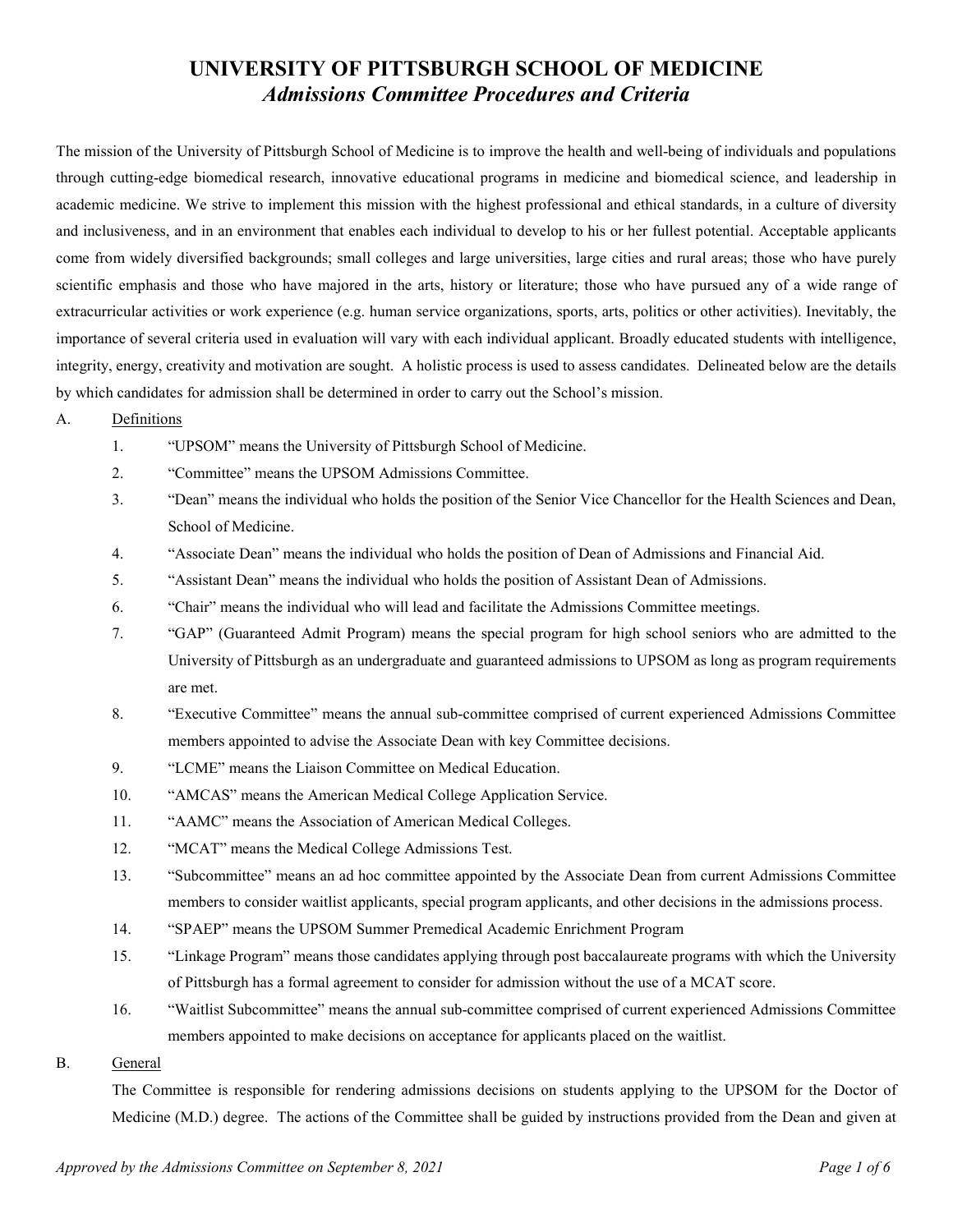the beginning of each admissions cycle. In addition, as part of the policy of the school to encourage diversity in the student body, the Associate Dean for Diversity, Equity & Inclusion will provide information to the committee at the beginning of the interview season, to update the committee on the status of candidates who are underrepresented in medicine (URIM). This update will include information on the numbers of URIM candidates applying and matriculating to medical school on a national basis as well as the local figures.

#### C. The Admissions Committee

# 1. Committee Composition

The Committee shall consist of a minimum of 20 faculty members and 18 medical school student members. The Associate Dean of Admissions shall function as Chair of the Committee. In the absence of the Associate Dean and for consideration of the GAP and Linkage candidates, the Chair will be the Assistant Dean of Admissions. The Chair is always a non-voting member. The Associate Dean of Admissions shall nominate members for the committee from the Interviewing Committee, chosen to assure a broad representation of the various departments and divisions. The committee will then vote on new members from this pool. Student members, without professionalism issues or at academic risk, are eligible to apply for the representative positions and will be chosen by an election with senior members of Admissions and Student Affairs along with class presidents and the president of the student body. All Committee members undergo unconscious bias training.

#### 2. Membership Term

Faculty members serve a term of three years. Faculty terms may be renewed as necessary to ensure appropriate faculty representation and distribution of Committee workload as determined by the Associate Dean of Admissions. Student representatives serve a term of one year and are eligible to apply each admissions cycle while enrolled in the UPSOM.

#### 3. Meetings

Regular meetings will be scheduled to rank candidates, provide important admissions information and to make key decisions in the admissions process. For decisions, a quorum of 13 voting members with no more than six voting student members is required. Approximately, one third of the faculty and one third of student members will be present to vote at ranking meetings. Therefore, student representatives will hold six voting seats which will be rotated among the eighteen student members. Special meetings will be scheduled to consider Transfer students, Linkage Program candidates, Summer Premedical Academic Enrichment Program (SPAEP) Early Assurance candidates and those entering under the Guaranteed Admit Program (GAP). Special meetings will be chaired by the Assistant Dean.

#### D. General Administrative Admissions Policy

# 1. Nondiscrimination

UPSOM complies with applicable federal, state, and local laws related to admissions, including, but not limited to Title VI of the Civil Rights Act of 1964, Title IX, the Education Amendments of 1972, the Age Discrimination Act of 1975, and the Americans with Disabilities Act of 1990. More specifically, UPSOM shall not deny any otherwise qualified application admission based on his or her race, color, religion, ethnicity, national origin, age, sex, sexual orientation, marital, veteran, or disability.

2. Applicant Technical Standards

The UPSOM's technical standards for students can be found at [https://www.medadmissions.pitt.edu/sites/default/files/PolicyonTechnicalStandards\\_000.pdf.](https://www.medadmissions.pitt.edu/sites/default/files/PolicyonTechnicalStandards_000.pdf) Further, the Faculty of the School of Medicine endorses the Report of the AAMC Special Advisory Panel on Technical Standards for Medical School Admissions (January 25, 1979), which can be found at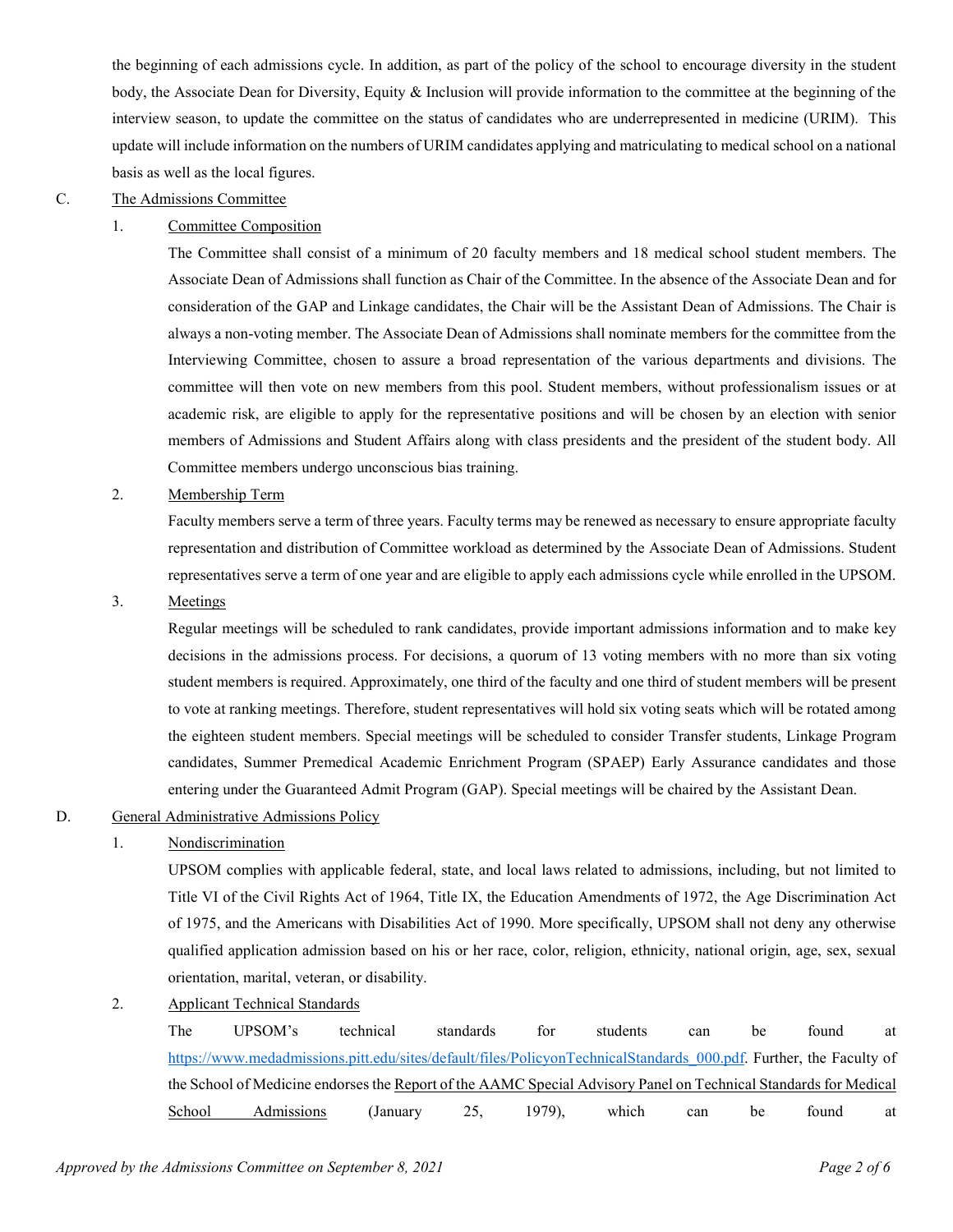## 3. Citizenship Status

All persons having at least one full year of higher education in the United States or Canada and otherwise meets all admission requirements for matriculation may apply to the UPSOM regardless of citizenship status.

## 4. Transfer or Admission with Advanced Standing

Individuals interested in transferring to the UPSOM will only be considered, if space permits, for the third  $(3<sup>rd</sup>)$  year of the curriculum and only from LCME accredited M.D. degree granting medical schools. Each year, the UPSOM Registrar, in consultation with the Associate Dean of Student Affairs and the Office of Admissions and Financial Aid, determines the availability of entry in the upcoming third year class. Those wishing to transfer must have a compelling personal reason (usually involving a health related issue or family situation), the academic credentials (GPA & MCAT) within the same range of our matriculated students and be in good academic standing with his/her current medical school. Applicants are required to complete an application (compelling reason for transfer and prior extracurricular activities), provide a Dean's letter of recommendation (applicant is in good standing and will successfully complete the first two years of a medical school curriculum), and provide documentation that the United States Medical Licensing Examination (USMLE) Step 1 is taken prior to matriculation. Students wishing to transfer solely on the basis of academics or dissatisfaction with their current medical school will not be considered. Qualified applicants, as determined by the Associate Dean of Admissions and the Executive Director for Admissions, will be extended an invitation to interview. During the interview, the applicant must articulate and demonstrate, to the Associate Dean of Admissions and an Admissions Committee faculty member, excellent communication skills, the compelling reason for the transfer and have the relevant characteristics comparable to those of the medical students in the third year class. After interviews are completed, the recommendation of whether to admit transfer applicant(s) is made by a committee consisting of the Associate Dean of Admissions, the Assistant Dean of Admissions, the Associate or Assistant Dean of Student Affairs and the Executive Director for Admissions and Financial Aid. The recommendation will be approved or rejected by the Admissions Committee at the spring special programs meeting. (See Medical Student Transfer and the policy and the Policy and the Policy and the policy and the policy at:

[https://www.medadmissions.pitt.edu/sites/default/files/Medical%20Student%20Transfer%20Policy%20January%20](https://www.medadmissions.pitt.edu/sites/default/files/Medical%20Student%20Transfer%20Policy%20January%202019.pdf) [2019.pdf\)](https://www.medadmissions.pitt.edu/sites/default/files/Medical%20Student%20Transfer%20Policy%20January%202019.pdf).

5. Delayed Matriculation

Students seeking to delay matriculation must do so in writing specifying the reasons for the deferral. The Associate Dean of Admissions may grant such deferral to a limited number of accepted candidates. Accepted candidates who are granted the delayed matriculation must reapply to the UPSOM in the year they wish to enter following the deferral. A progress report from the applicant or his/her preceptor must be sent to the Admissions office by January of the year in which the student will matriculate. Those approved for deferral must sign and adhere to a Restricted Deferral Agreement given by the Associate Dean of Admissions.

# E. Admissions Committee Procedures

- 1. The UPSOM utilizes the American Medical College Application Service (AMCAS), whose processes can be found at [https://students-residents.aamc.org/applying-medical-school/applying-medical-school-process/understanding](https://students-residents.aamc.org/applying-medical-school/applying-medical-school-process/understanding-application-process/)[application-process/.](https://students-residents.aamc.org/applying-medical-school/applying-medical-school-process/understanding-application-process/)
- 2. Applications for admission shall undergo a screening process by the Associate Dean, Assistant Dean or other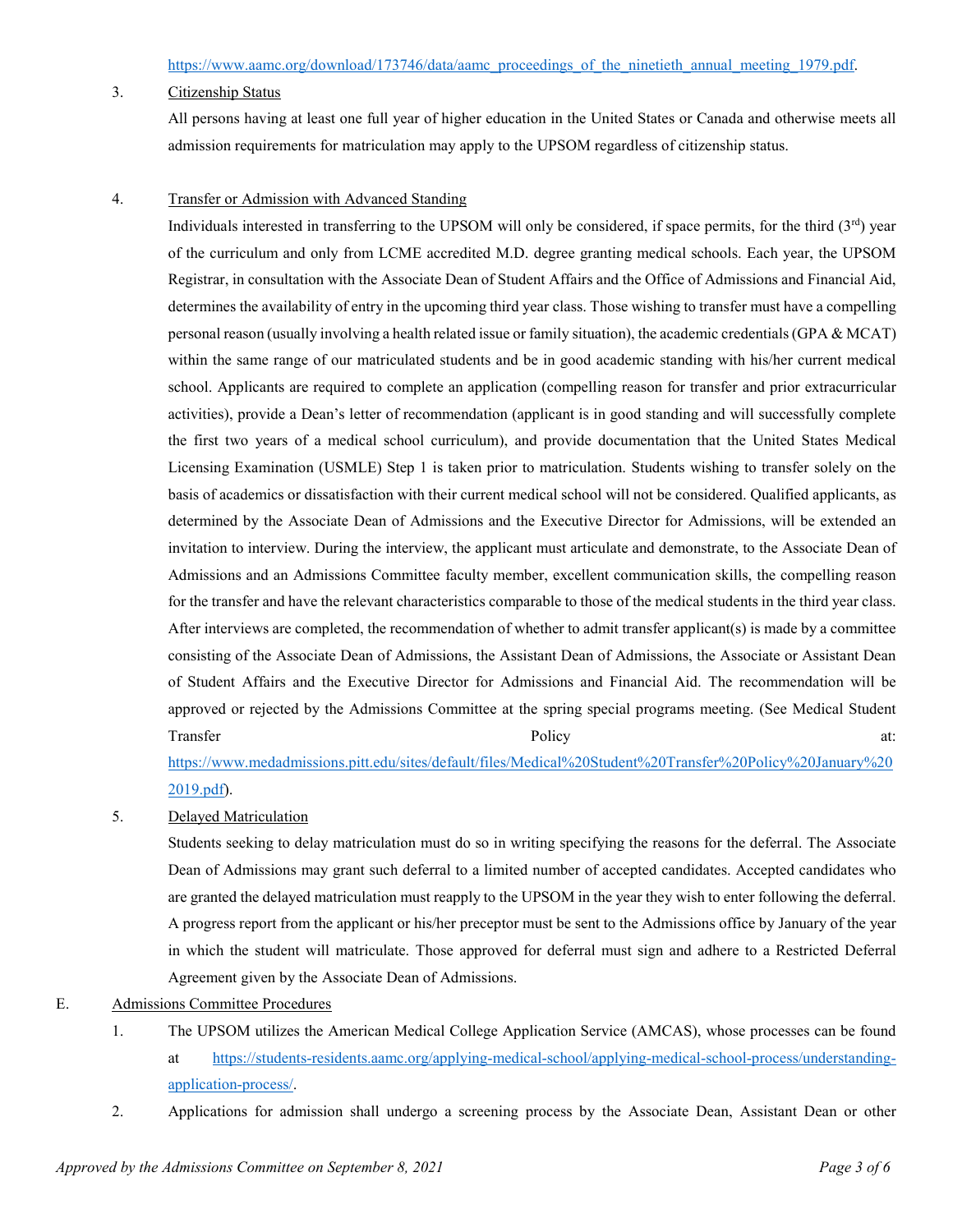committee members (including administrative members). Suitable applicants will be invited for interviews on the basis of the criteria established annually by the Committee.

- 3. No student shall be accepted to UPSOM for the M.D. degree without an interview. Faculty interviewers will be provided a limited amount of information from the AMCAS application (this will include the personal statement, pertinent essays and activities but will exclude the applicant's GPA, MCAT score, and letters of recommendation). Student interviewers will only be provided the applicant's name and undergraduate institution from the AMCAS application.
- 4. Each interviewed applicant shall be ranked by Committee members after reviewing a minimum of the contents of the application summary face sheet. The entire application is available on-line under our secure website for the committee members to review. At the end of the ranking process, all candidates interviewed who have not withdrawn, will be categorized into four groups by committee decision 1) acceptance; 2) waitlist tier one; 3) waitlist tier two; 4) rejection. Once a candidate is placed into one of these four categories, the ranking is no longer used for decisions to admit from the waitlist.
- 5. As withdrawals occur, applicants will be nominated from the waitlist by a subcommittee consisting of experienced admissions committee members selected by the Associate Dean, who chairs this subcommittee but does not vote. The full Committee delegates authority to make decisions on admission from the waitlist to this subcommittee. Suitability for the school, as determined by our mission statement, will be considered in the waitlist decisions. The waitlist tier position will be one parameter used in deciding admission from the waitlist. These decisions will be made at special meetings scheduled by the subcommittee or through email correspondence and will be communicated to the full Committee.
- 6. Only members present, either in person (which includes virtual or online) or by phone can participate in decisions.
- 7. Formal notification of Committee actions shall be sent to each applicant by the end of the admissions review process (generally the end of January or early February). Under no circumstances, unless authorized by the Associate Dean, shall the actions of the Committee be imparted to anyone before formal notification be received by the applicant. All Committee actions are deemed final.

# F. Criteria for Selection of Candidates

#### 1. Medical College Admissions Tests

The scores achieved by an applicant on this national test give the Committee some indication of the applicant's intellectual achievement. The MCAT must be taken no more than three years prior to application. MCAT scores are required of all applicants with the exception of those applicants who: (1) are guaranteed admission through the University of Pittsburgh Guaranteed Admissions program (GAP); (2) apply through the Linkage Programs between the University of Pittsburgh School of Medicine and the approved post baccalaureate programs; (3) are entering the Oral Maxillofacial Surgery Program; and (4) are entering through Early Assurance through the Summer Premedical Academic Enrichment Program (SPAEP).

2. Academic Quality Point Average

An applicant's Quality Point Average (QPA) must be interpreted in terms of the selectivity of the college attended. Specific major courses of undergraduate study are not defined by the Committee; however, college programs should be designed to enable the student to assimilate the great quantity of scientific information required in medical school. In addition, knowledge of the humanities, the behavioral sciences and the arts are essential in order to best serve the demands of the medical profession. An interest in continued learning and an aptitude for scholarly pursuits is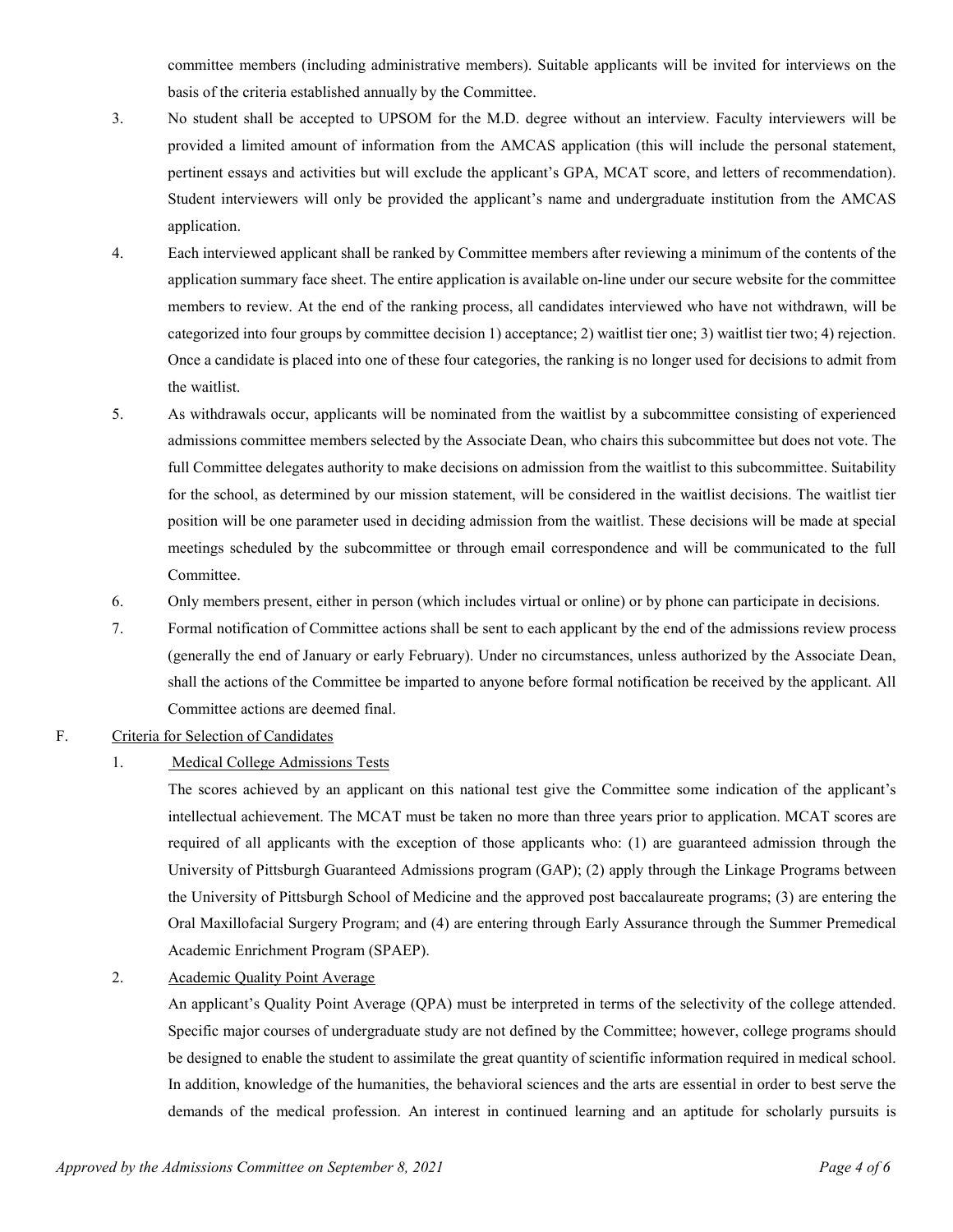indispensable.

#### 3. Extracurricular Activities

Extracurricular activities are important in the selection process. These may include work experiences, research endeavors, and activities demonstrating an indicated concern for one's fellow human, interest in learning more about medicine or other professions and occupations, talent in the arts or leadership ability.

## 4. Letters of Recommendation

No limit shall be placed on the number of letters of recommendation an applicant can submit; however, the evaluation and recommendation of the official premedical committee of the student's undergraduate college is preferred. If such a committee does not exist, then letters from different departments, preferably from senior faculty are preferred. Letters from research mentors are also welcomed. While any three individual letters will be accepted, it is preferred that the applicant submit three academic letters. Letters from non-academic sources constituting character references are helpful if the author has direct and personal knowledge of the applicant. Anonymous letters concerning an applicant shall not be considered.

#### 5. Written Essays

All essays, written as part of the AMCAS application and essays specific to our institution, are reviewed.

#### 6. Personal & Academic Journey

The background of each applicant will be considered with particular attention paid to any disadvantage that the applicant has overcome. This disadvantage may be, but not limited to any of the following, financial, geographic, underserved, socioeconomic, or familial.

# 7. Performance on Interview Day

Since no student shall be accepted for admission without an interview, the interview day constitutes a very important part of the criteria for admission. Interviewers shall be designated from the faculty by the Associate Dean and are chosen for their ability to obtain insight into the applicant's personal competencies, as determined by the Committee, and to communicate this information to the Committee. Interviewers shall not have access to academic credentials and objective test scores, since it is important that the interview report stand as a separate, unbiased source of information to the Committee. In addition to faculty interviews, interviews by enrolled students of the School of Medicine are also conducted. The interview day may also include group activities during which the applicants' performance is also evaluated, particularly for teamwork and leadership abilities.

#### G. Applicant File Security

The application file or any part thereof, of any applicant shall be accessible only to members of the Committee, members of the Office of Admissions & Financial Aid, and the Dean or his/her representatives.

# H. Follow-up

The Associate Dean will regularly provide the Committee with updates or reports on the outcomes of each matriculated class (never distinguishing or identifying individual students). The outcomes could help identify features of applications that are associated with risk of failures, including unprofessional behavior in medical school, as well as features that are associated with success, such as election to any academic honors, societies or organizations or the recipient of any awards (i.e. Humanism Award).